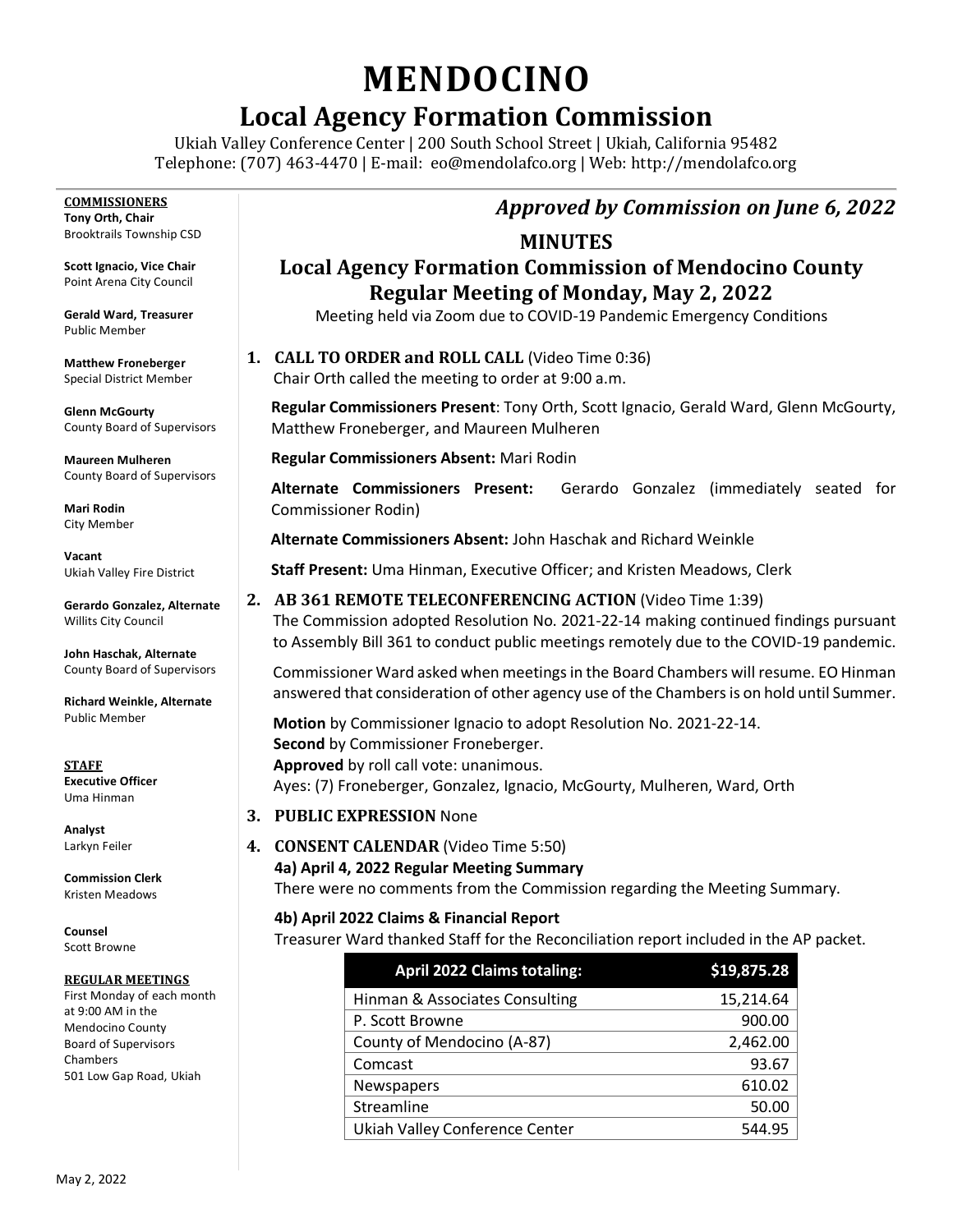#### **4c) Fiscal Year 2020-21 Audit**

Chair Orth commended staff for work on the Audit.

**Motion** by Commissioner Mulheren to approve the Consent Calendar. **Second** by Commissioner McGourty. **Approved** by roll call vote: unanimous. Ayes: (7) Ward, Froneberger, Mulheren, McGourty, Ignacio, Gonzalez, Orth

#### **5. PUBLIC HEARING ITEMS** (Video Time: 8:06)

#### **5a) Proposed Budget and Work Plan for Fiscal Year 2022-23**

EO Hinman presented the staff report. Then she presented the proposed budget that includes a Work Plan Contingency that will function as a reserve for work plan tasks. The funds will serve as a buffer to accommodate unanticipated expenses associated with the preparation of MSR/SOI studies. The table below summarizes the Proposed Budget, Reserves and Work Plan Contingency:

| Table 1. Summary of Proposed FY 2022-23 Reserves and Work Plan Contingency |                 |                 |  |
|----------------------------------------------------------------------------|-----------------|-----------------|--|
|                                                                            | Projected       | Proposed        |  |
|                                                                            | FY 2022-23 (\$) | FY 2021-22 (\$) |  |
| <b>Budget</b>                                                              | 200,675         | 263,800         |  |
| <b>Revenue/Funds</b>                                                       |                 |                 |  |
| Apportionment fees                                                         | 265,000         | 265,000         |  |
| Misc. Revenue (interest)                                                   | 100             | 100             |  |
| <b>Difference</b>                                                          | 64,425          | 1,300           |  |
| <b>Reserves</b>                                                            |                 |                 |  |
| Balance at beginning of FY                                                 | 81,040          | 106,750         |  |
| Target Reserves balance per policy                                         | 106,750         | 115,950         |  |
| <b>Estimated Unreserved Equity</b>                                         | 38,715          | (7,900)         |  |
| Proposed Work Plan Contingency                                             | 38,715          | 30,815          |  |

The Work Plan for the next FY will focus on the continued development of the City of Ukiah (City) and the Ukiah Valley Sanitation District (UVSD) studies for the first half, and the second half will focus on the inland and coastal water districts in response to the local drought conditions.

The final Budget and Work Plan Public Hearing is scheduled for June 6, 2022.

#### **Comments and Questions from the Commission**

Commissioner Mulheren asked if there is a contingency plan for budget shortfalls. Chair Orth highlighted Staff's development of the Work Plan Contingency addresses the potential issue. EO Hinman added that the new service rates, proposed to go into effect July 1, 2022, include a portion of overhead and long-term planning costs and should help offset any potential increase in workload related expenses are.

Commissioner Ward asked how the Work Plan's \$70,000 will be allocated? EO Hinman referenced Table 3 in the agenda packet.

|                                                                                                  | Total                            | \$70,000 |
|--------------------------------------------------------------------------------------------------|----------------------------------|----------|
|                                                                                                  | Inland Water Districts (8)       | \$25,000 |
| designations. These budget allocations may shift to other agencies as<br>needed during the year. | Coastal Water Districts (6)      | \$20,000 |
|                                                                                                  | Ukiah Valley Sanitation District | \$10,000 |
| The total Work Plan Budget of \$70,000 is not limited to the following                           | City of Ukiah                    | \$15,000 |

Commissioner Ward noted that his calculation of projected fiscal year end savings may result in an additional \$42,000 that he suggested be used to include the City of Point Arena to the next fiscal year Work Plan. He also noted that potential changes in organization for some of the agencies would eliminate the need for their studies.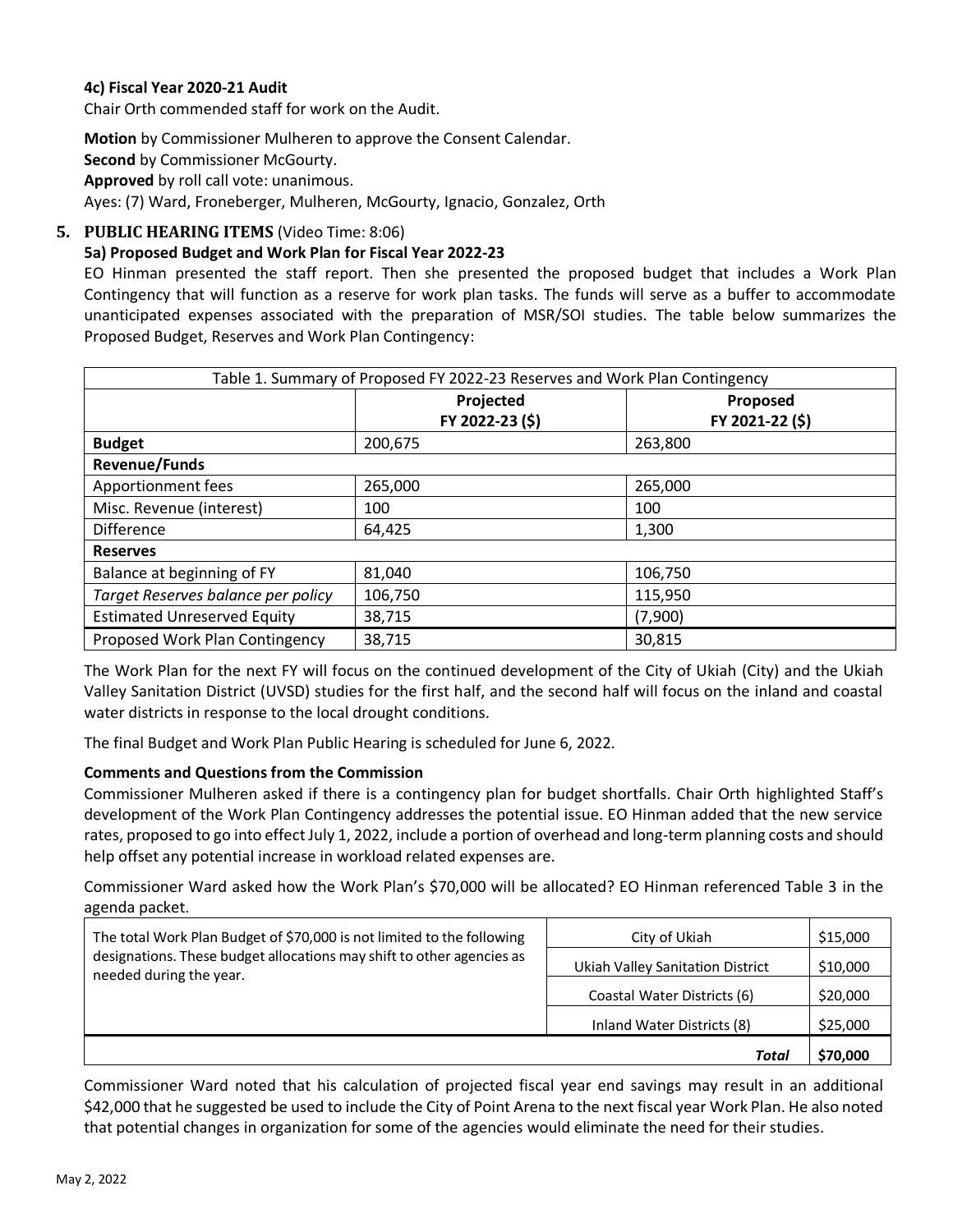Commissioner Froneberger commented that the chances of Inland Water District consolidation are slim. He expressed support for Staff's proposed Work Plan agencies and budget.

EO Hinman clarified that cash rollover allocated for Work Plan tasks in the current FY budget into the next is anticipated to be utilized for the City and UVSD studies and may not be available for reallocation. She noted that Staff is proposing to review 16 agencies in the next FY. The proposed workload and staff capacity will likely not allow for the addition of any other studies. She emphasized the necessity for the water agency studies regardless of consolidation.

Commissioner Ward commented on the trend in higher apportionment fees in relation to Work Plan progress. Commissioner McGourty echoed Commissioner Ward's comments and concerns regarding the progress of the Work Plan studies, specifically the City of Ukiah and UVSD.

EO Hinman reminded the Commission of the comprehensive update on the status of both agencies provided at the April Regular Meeting and invited them to review the detailed documents and timeline included in the April agenda packet available on the LAFCo website.

**Motion** by Commissioner Ignacio to adopt Resolution 2021-22-15 approving the Proposed Budget and Work Program for Fiscal Year 2022-2023 and directing the Executive Officer to distribute the Draft Budget and Work Program to the 54 funding agencies for review and comment, and to schedule a public hearing, pursuant to Government Code Section 56381, for consideration and adoption of a Final Budget and Work Program for FY 2022- 2023 at the June 6, 2022 Regular LAFCo Meeting.

**Second** by Commissioner Froneberger.

**Approved** by roll call vote:

Ayes: (6) Mulheren, McGourty, Gonzalez, Froneberger, Ignacio, Orth Noes: (1) Ward

#### **6. WORKSHOP ITEMS** None

#### **7. MATTERS FOR DISCUSSION AND POSSIBLE ACTION** (Video Time: 40:32)

**7a) SWRCB Presentation and Request for Support of Water Services Reorganization Efforts in Ukiah Valley** Michelle Frederick, of the State Water Board's Safe and Affordable Funding for Equity and Resilience (SAFER) Program provided an informational report on consolidation programs and coordination efforts in the County. As a former employee of the local Drinking Water Division, she has years of knowledge Mendocino County water services. EO Hinman reminded the Commission of its recommendation in the last round of municipal service reviews for water districts to consolidate water service providers for more efficient and reliable service provision. The SWRCB, City of Ukiah and Ukiah Valley water districts' staff have requested a letter of support from LAFCo for the agencies' efforts in developing consolidation plans, future application to LAFCo, and to pursue grant funding for the studies and process.

Ms. Frederick began by explaining the fragmented infrastructure of water systems in California and the Board's reorganization efforts. A needs analysis revealed that of the 7,300 statewide public water systems, 77% of community water systems serve less than 1000 connections and 90% of violations are from systems serving less than 500 connections. Therefore, the Board's concentration is on efficiency and drought resilience through regional partnerships and consolidations. The SAFER program's website offers tools and information including boundaries, well density, system risk status, and census data. Current consolidation efforts include letters to water agencies recommending consolidation, workshops, an increase in large regional consolidation projects and consolidation grant incentives. The Water Board is offering new funding opportunities for Receiving Water Systems – systems that take in smaller water systems. A full consolidation can receive up to a \$5 million incentive grant and up to \$10 million zero interest loan for an individual project which are in addition to Board coverage of consolidation costs. These opportunities are generational due to increased available funding – \$1.1 Billion in various SAFER Program opportunities. For the Ukiah Valley conversations, the Board is asking for a letter of support as an indication of general acceptance of consolidation efforts and willingness to work together.

Commissioner Froneberger suggested that most water system violations are reporting and or laboratory issues rather than water quality issues. Ms. Frederick confirmed that most of the violations revealed in the analysis were water quality issues.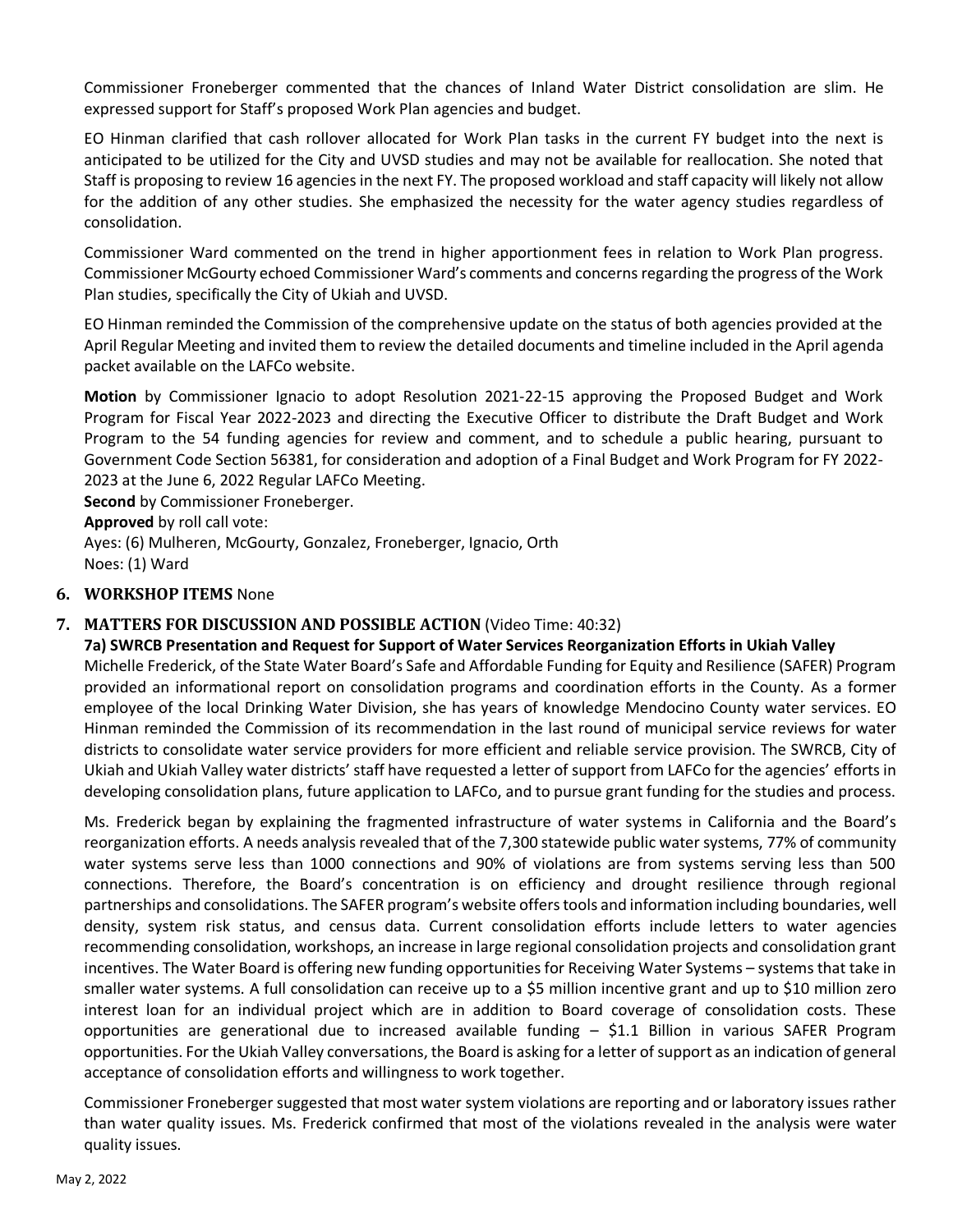Commissioner McGourty asked if there has been any communication with Rogina Water Company regarding its water supply challenges and aging infrastructure. Ms. Frederick responded that she personally had not had conversation with the district but was aware of conversations between the Water Board's District Office and the water agency about aging infrastructure and succession planning. She has had conversations with the City of Ukiah as to whether they would be included in the consolidation planning process.

Commissioner McGourty also asked about the governing structure of a consolidation. Ms. Frederick answered that most consolidations are run by one organization for maximum efficiency.

Sean White, City of Ukiah Director of Water/Sewer Utilities, commented that Rogina Water Company is a private agency not available for sale and will not be participating in the consolidation efforts.

Commissioner Ward asked about the consensus among the local water agencies regarding consolidation. Ms. Frederick responded that she is more optimistic now due to the City's initiation of the conversation and the increased support from the agencies.

Commissioner Ward asked if the available funding includes federal funds. Ms. Frederick confirmed that Commissioner Ward was referring to Redwood Valley, and then answered that the community would have to be designated and a Disadvantage Community to allow the Water Board to consider the use of federal funds in the form of restructuring and asked to continue the conversation offline.

Commissioner Mulhern commented that changes in leadership can challenge agencies and expressed appreciation for the conversation with the Water Board, the City and the local water agencies.

Darcy Antle, Mendocino County Interim CEO, expressed interest in joining the offline conversation about the Redwood Valley water situation.

Commissioner Ignacio asked that the PowerPoint presentation be made available to the Commission for further review and for publication on the LAFCo website.

Commissioner McGourty commented on resiliency, and the significant amount of groundwater available in the Ukiah Valley and working together.

Chair Orth reminded the commission that the Item was a request to consider providing a letter of support.

Commissioner Froneberger expressed support of consolidation but cautioned against rushing a decision on consolidation. He stressed the need for public transparency as it has not happened in the past. Although LAFCo's typically support consolidations per its mandates, he does not believe it is proper for LAFCo to support a specific consolidation. He encouraged recognition of the hard work that has been done in laying the groundwork for a JPA.

Elizabeth Salomone, General Manager of the Russian River Flood Control District, encouraged public education, transparency, and consideration of other agencies effected by consolidation.

Mr. White clarified that the goal of the presentation and requested letter is for a vote of confidence from LAFCo in the consolidation efforts to help encourage leadership to agree with the viability of consolidation. He commented that time is of the essence due to the significant cost of consolidation and the current availability of funds through the State Water Board.

Commissioners Ward, Orth, McGourty, and Gonzalez expressed support for consolidation with public transparency. Chair Orth suggested hosting a public water forum in September at the height of fire season and when stress from the drought will be on the minds of the public.

Ms. Salomone asked EO Hinman if the previous LAFCo recommendations for consolidation included the City. EO Hinman answered that it did not, rather, it focused on the water districts surrounding the City and included the Hopland Public Utility District. Ms. Salomone then asked the Commission to share the determination contributing to its support of consolidation.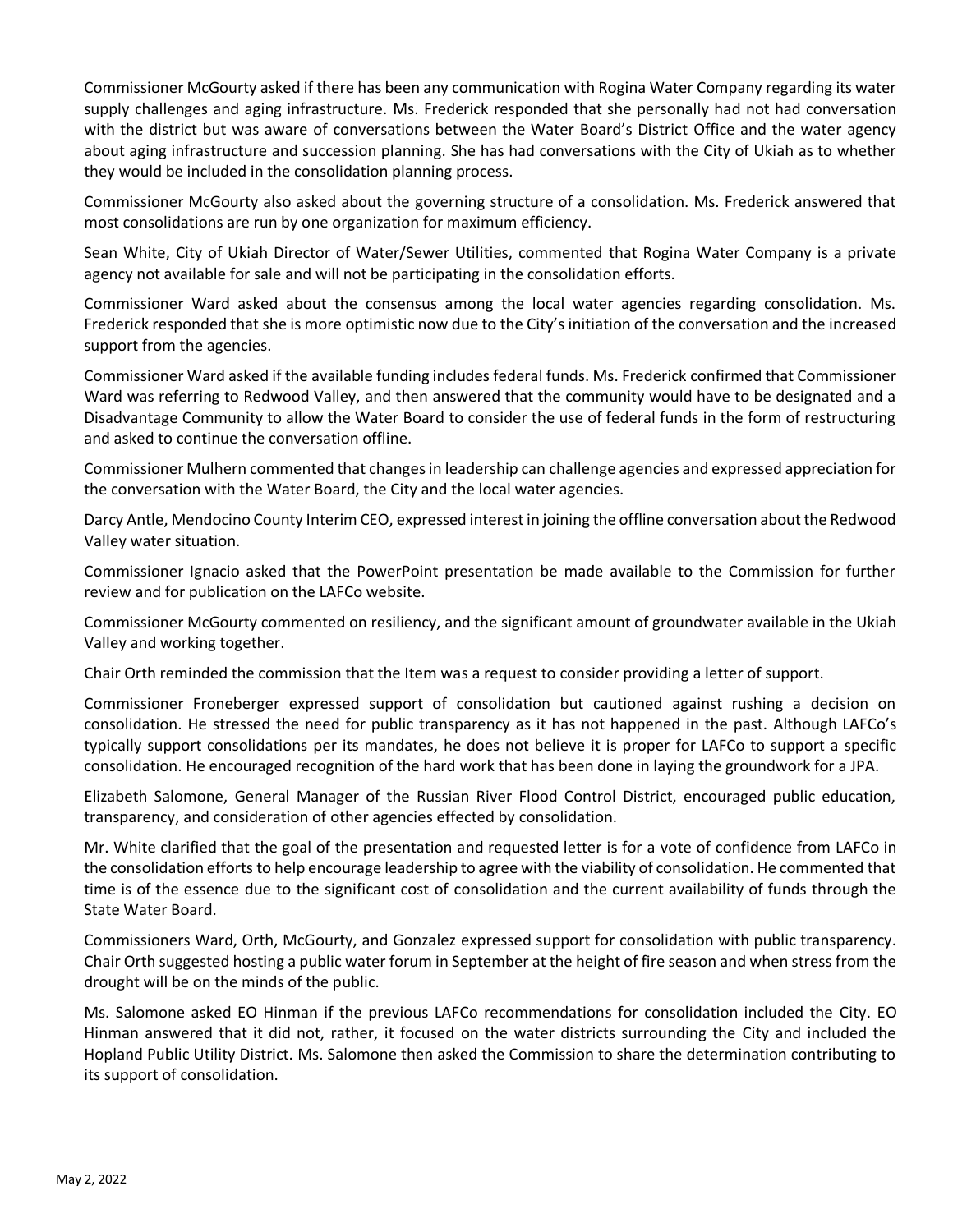**Motion** by Commissioner Gonzalez to direct staff to prepare a letter of support to the SWRCB, City of Ukiah, and Ukiah Valley water districts for potential reorganization of water service providers in the Ukiah Valley.

**Second** by Commissioner Mulheren.

**Approved** by roll call vote:

Ayes: (6) Ward, Mulheren, Gonzalez, Ignacio, McGourty, Orth Noes: (1) Froneberger

Following the vote Commissioners Orth, McGourty, and Froneberger thanked the State Water Board for its engagement with Mendocino County.

#### **7b) Report on Work Program Status and Commission Assignments** (Video Time: 1:27:47)

EO Hinman shared an informational report in response to questions from the Commissioners regarding assigned tasks.

She reminded the Commission that the budget allows for 0.7 full-time equivalent employee hours shared between the EO, Analyst, and Clerk. The following principles adopted by the Commission in 2012 guide prioritization of staff's workload:

- 1. Public Inquiries Staff responds to 3-5 inquires a week.
- 2. Application Processing Two applications were completed this fiscal year: City of Ukiah Annexation to the Ukiah Valley FPD, Fort Bragg Out of Agency Services Agreement. Applications in progress: Annexation of City owned properties, and Elk CSD activation of latent wastewater powers. In addition, staff spends time working on applications that are pending formal submission.
- 3. Work Plan Implementation

EO Hinman shared a summary status of the current work plan tasks. The studies for Covelo CSD and the Ukiah Valley FPD are complete and the study for CSA 3 is 90% complete. A detailed report on the status of the UVSD and the City of Ukiah was presented at the last meeting.

In addition, the following policies have been assigned for updates/development:

- 1. SOI Policy Update. Staff recommends placing this task on hold due to the timing of other projects in process.
- 2. Emergency out of Agency Water Transfer Policy. The task was assigned in response to the drought emergency. However, with the installation of Fort Bragg's desalination plant, it has lost its urgent necessity. However, Staff continues to participate in drought coordination efforts. She noted Governor Newsom's March 2022 Executive Order suspending the prohibition of hauling water out of a basin. The decision could affect LAFCo's ability to address out of agency provisions of services.
- 3. Electronic Signature Policy. Following its adoption in 2021, staff investigated the ability to electronically sign checks and has been unable to identify a secure method allowing for the two signatures required by policy. Staff will continue to research e-signature options and will work with Treasurer Ward and the banks to find a solution.

Other Assignment(s):

- SALC Grant Project completed April 30, 2022.
- Office Operations

Commissioner Ward suggested working with the Work Plan Ad Hoc Committee regarding Staff's workload.

Chair Orth noted that he has been signing resolutions electronically.

Commissioner McGourty asked if emergency passages for Brooktrails are still being explored. EO Hinman responded that the pilot project will be addressed in the CSA 3 MSR/SOI. The Public Hearing is scheduled June 6, 2022.

#### **INFORMATION AND REPORT ITEMS**

#### **8a) Informational Presentation on the City of Ukiah 2040 General Plan Update** (Video Time: 1:43:37) **(Craig Schlatter, City of Ukiah Community Development Director)**

Craig Schlatter, Community Development Director for the City of Ukiah, provided an overview and update on the City of Ukiah's General Plan (GP) Update process, community engagement efforts, and methodologies.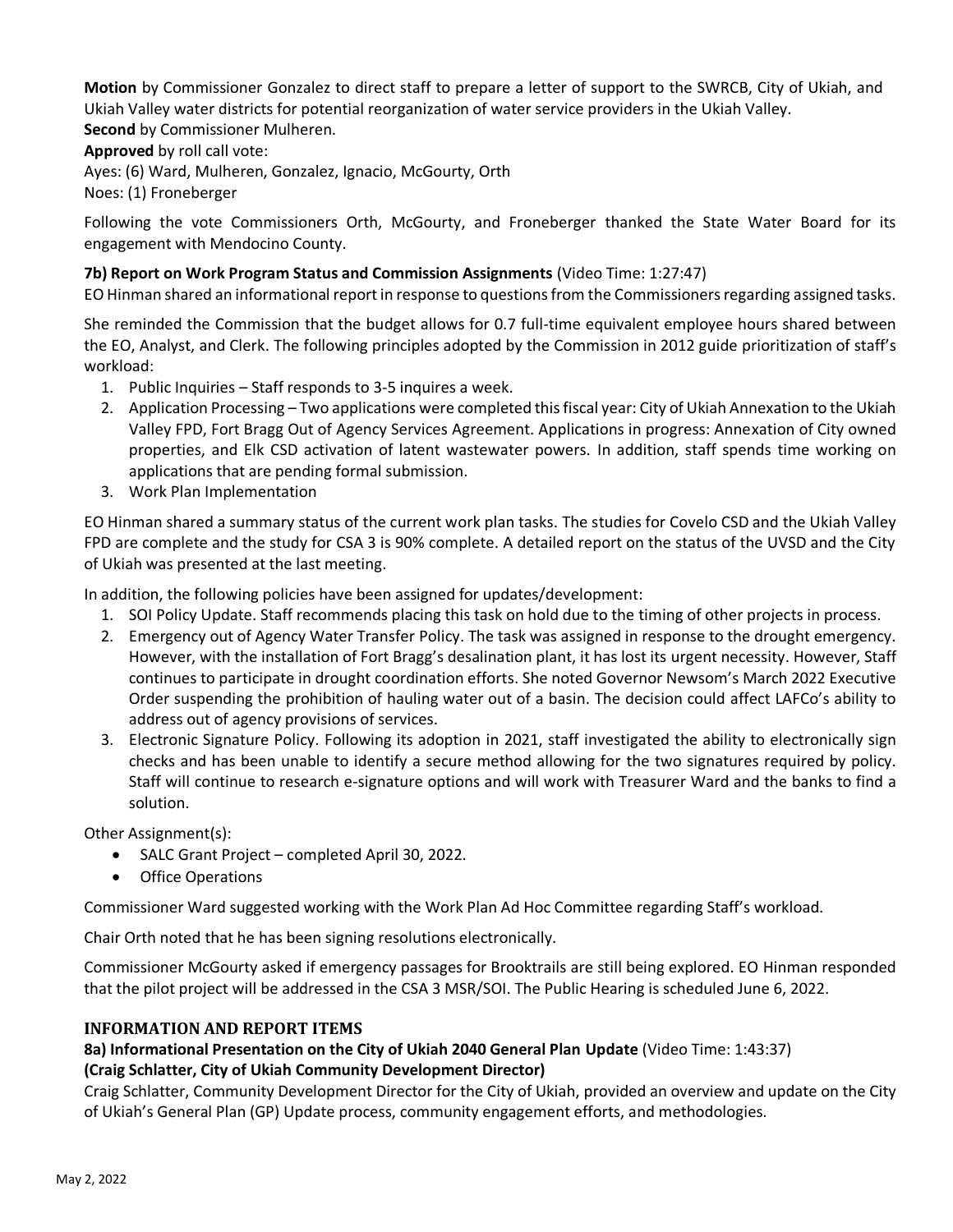The General Plan Update process began in the spring of 2019. Of the 6 phases, Mr. Schlatter and his team are currently in phase 3 of the process, Alternative Choices. The General Plan Update Environmental Impact Report (EIR) is projected to be ready for certification and adoption at the end of 2022.

A workshop for the Land Use Alternatives Process, the most important part of the GP, was hosted on April 12, 2022. The Planning Commission and City Council were asked to choose one of three preferred alternatives to serve as the basis for the Land Use element, the details of which were included in the Land Use Memo, released in February 2022 in preparation for the workshop. The Planning Commission unanimously chose option 3 which will apply to the current City and annexation areas within the proposed SOI.

Annexation areas:

- City Owned Properties, 437 acres
- Brush Street/Masonite area, 473 acres
- Ukiah Western Hills, 707 acres

The driving force behind the planning methodology for Land Use are the following Policy Directives and Resolution.

Policy Directives

- Update the GP
- Update the SOI
- Improve efficiencies/public service and protect Natural Resources

#### Resolution 2020-06:

*"The city will pursue, supply for and support the annexation of unincorporated areas to the City to avoid negative consequences of continued urban sprawl and to ensure the efficient provision of municipal services to unincorporated areas without placing undue financial burden on the City or its residents."* 

In closing Mr. Schlatter announced that staff will be recommending, for the first time in the City's history, an Agricultural Element to protect land use and promote synergy in the City's proposed SOI.

More information can be found on the GP website: [ukiah2040.com](https://ukiah2040.com/)

Commissioners McGourty and Orth thanked Mr. Schlatter for his presentation and expressed interest and appreciation for the addition of the agricultural element.

Commissioner McGourty asked about Talmage as a potential area of annexation and the provision of services. Sage Sangiacomo, City Manager, responded that the area was not included in the planning documents for the City and County. Commissioner McGourty suggested consideration of expansion due to the existing community, its level of density and lack of infrastructure and services. Mr. Sangiacomo commented that the hesitation to incorporate areas east of the river was to preserve ag land and resources.

EO Hinman thanked Mr. Schlatter for his presentation and noted the importance of keeping the Commission informed of the efforts in progress, especially in relation to MSR/SOI Updates.

#### **8b) Work Plan, Current and Future Proposals** (Video Time: 2:11:18)

EO Hinman provided an update on the two active proposals: the Annexation of City Owned Properties and the Elk CSD Activation of Latent Powers for Wastewater Services. Both applications are incomplete in part pending adopted tax share agreements.

Chair Orth asked Commissioner Mulheren if she is still serving on the Tax Share Ad Hoc Committee. Commissioner Mulheren confirmed that she is and a meeting is scheduled for next week.

Commissioner Ward asked EO Hinman regarding the reason for delays of the Millview County Water District application to annex the Masonite area and who would determine the best agency to provide services. EO Hinman answered that is part of the coordination efforts and conversation occurring between the City and the agencies. Mr. Sangiacomo commented that the discussions are significant and include water agency consolidation among other considerations. It is his hope, that as conversations continue, that there will be a coordinated provision of services rather than choosing one agency over another. He recognizes the appearance of delay; however, the delay is replaced by collaboration efforts to provide a better solution. Commissioner Ward asked if the conversation is about control of